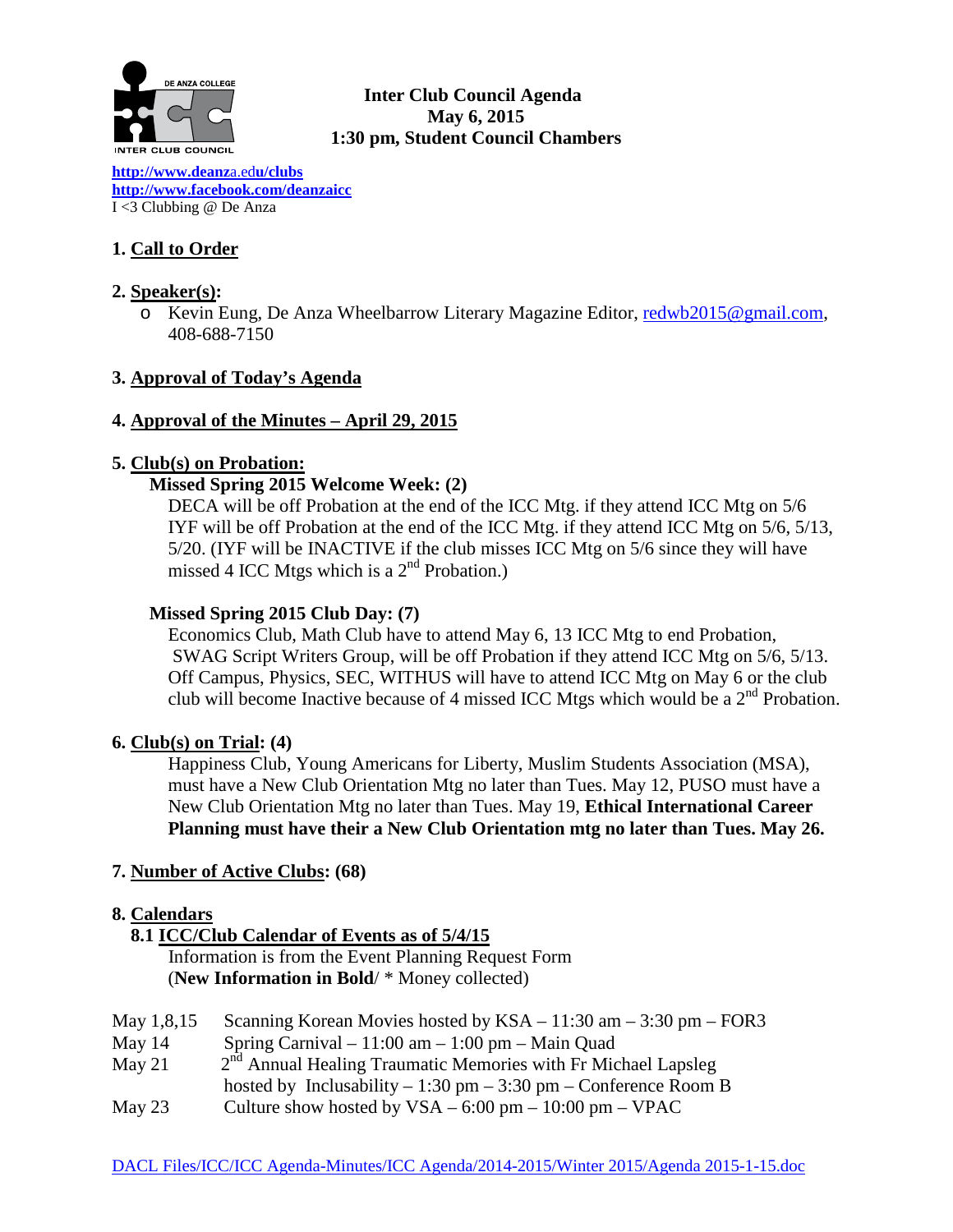| *"Just Be A $\star$ " Spring Dance – 9:00 pm – 12:00 am<br>May 29 |  |  |
|-------------------------------------------------------------------|--|--|
| - Conference Room A/B                                             |  |  |
| <b>YSOM Conference (Workshops) hosted by APASL</b>                |  |  |
| $-9:00$ am $-4:45$ pm $-121$ , L23-26                             |  |  |
| 8.2 DASB Calendar of Events as of 5/4/15                          |  |  |
| Information is from the Event Planning Request Form               |  |  |
| (New Information in Bold/ * Money collected)                      |  |  |
|                                                                   |  |  |
|                                                                   |  |  |

May 7 Screening of "To Light a Candle" documentary  $-1:30$  pm  $-3:30$  pm  $-$ Conference Room B

## **9. ICC/Club Account Balance Status (New Information in Bold) (As of 5/4/15)**

| <b>Club/ICC Allocation Account</b>     | $(#41-54730)$ | \$4,385.31  |
|----------------------------------------|---------------|-------------|
| <b>ICC Allocation-New Club Account</b> | $(#41-54720)$ | 300.00      |
| <b>ICC Emergency Relief Account</b>    | $(#44-4289)$  | \$2,516.84  |
| <b>ICC Events Award Account</b>        | $(#41-54600)$ | \$5,100.00  |
| <b>ICC</b> Inactive Hold               | $(#44-4300)$  | \$6,827.93  |
| <b>ICC Scholarship Account</b>         | $(#44-4310)$  | \$12,333.27 |
| ICC.                                   | $(#44-4320)$  | \$2,491.85  |

#### **10. Business**

#### **10.1 Club Budget Request (Info/Action)**

# a. Women and Minorities Who Code is requesting \$150 from the Club/ICC Allocation Account #41-54730 to Women and Minorities who code #41- 44469-4013 for Club Banner

|             | Request | Recommendation |
|-------------|---------|----------------|
| 4013/Banner | \$150   | \$150          |

If approved the Club/ICC Allocation Account #41-54469 balance will be \$4,235.31

b. ICC is requesting \$300 from the Club/ICC Allocation Account #41-54730 to New Club Allocation #41-54720.

3 - \$100 New Club Request Allocations \$300

If approved the Club/ICC Allocation Account #41-54469 balance will be \$3,935.31

| 10.2 | <b>Just Like A</b> $\star$ "Spring Dance" Fundraiser account | (Info/Action) |
|------|--------------------------------------------------------------|---------------|
| 10.3 | <b>DASB Elections- Club Endorsements</b>                     | (Info)        |